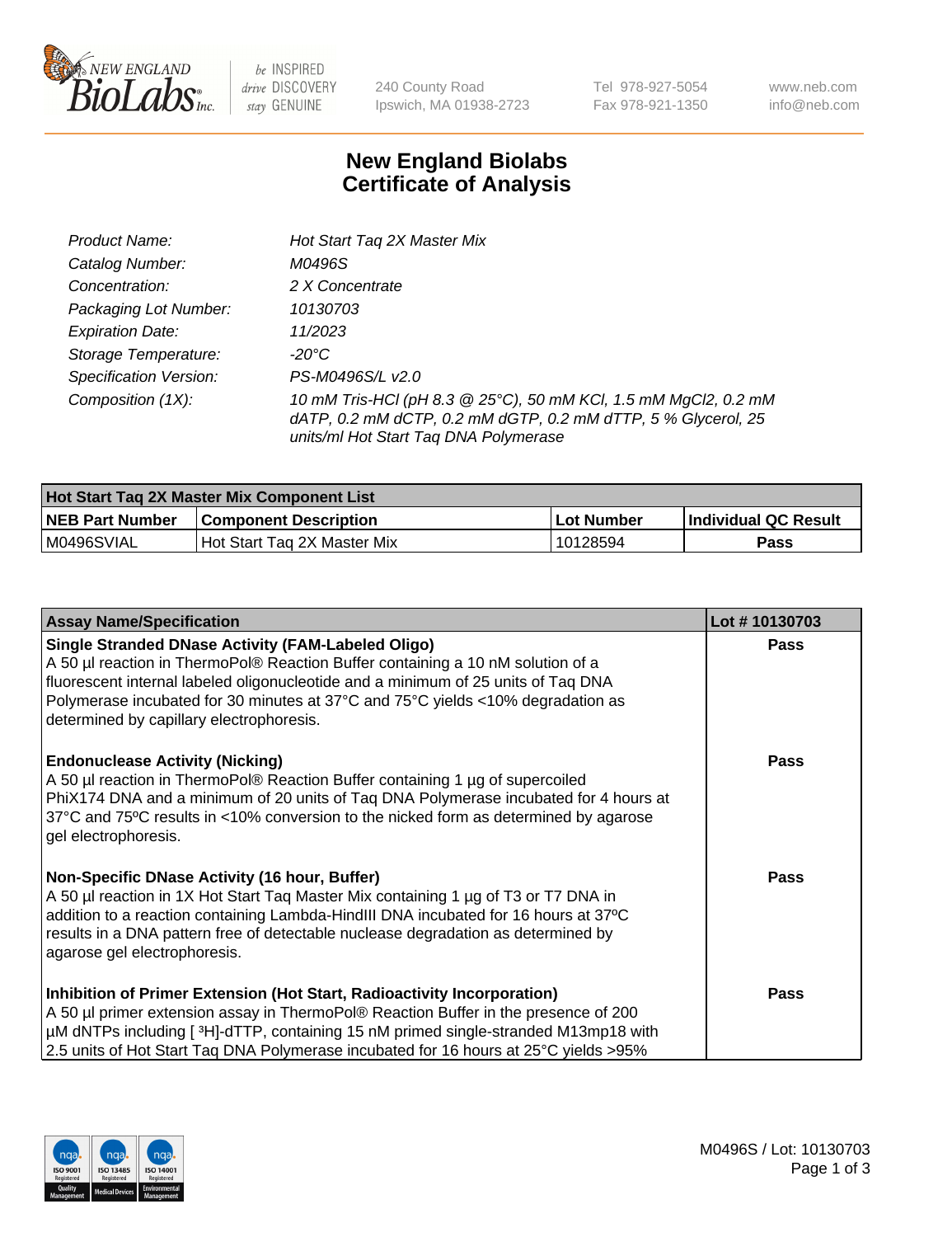

be INSPIRED drive DISCOVERY stay GENUINE

240 County Road Ipswich, MA 01938-2723 Tel 978-927-5054 Fax 978-921-1350

www.neb.com info@neb.com

| <b>Assay Name/Specification</b>                                                                                                                                                                                                                                                                                                                                                                                                     | Lot #10130703 |
|-------------------------------------------------------------------------------------------------------------------------------------------------------------------------------------------------------------------------------------------------------------------------------------------------------------------------------------------------------------------------------------------------------------------------------------|---------------|
| inhibition when compared to a non-hot start control reaction.                                                                                                                                                                                                                                                                                                                                                                       |               |
| PCR Amplification (Hot Start 2 kb Lambda DNA, Master Mix)<br>A 50 µl reaction in 1X Hot Start Tag Master Mix and 0.2 µM primers containing 20 pg<br>Lambda DNA and 100 ng Human Genomic DNA for 30 cycles of PCR amplification results<br>in an increase in yield of the 2 kb Lambda product and a decrease in non-specific<br>genomic bands when compared to a non-hot start control reaction.                                     | Pass          |
| <b>PCR Amplification (5 kb Lambda, Master Mix)</b><br>A 25 µl reaction in 1X Hot Start Tag Master Mix and 0.2 µM primers containing 5 ng<br>Lambda DNA for 25 cycles of PCR amplification results in the expected 5 kb product.                                                                                                                                                                                                     | <b>Pass</b>   |
| <b>RNase Activity (Extended Digestion)</b><br>A 10 µl reaction in NEBuffer 4 containing 40 ng of a 300 base single-stranded RNA<br>and a minimum of 1 µl of Hot Start Tag 2X Master Mix is incubated at 37°C. After<br>incubation for 4 hours, >90% of the substrate RNA remains intact as determined by<br>gel electrophoresis using fluorescent detection.                                                                        | <b>Pass</b>   |
| <b>qPCR DNA Contamination (E. coli Genomic)</b><br>A minimum of 5 units of Hot Start Taq DNA Polymerase is screened for the presence of<br>E. coli genomic DNA using SYBR® Green qPCR with primers specific for the E. coli 16S<br>rRNA locus. Results are quantified using a standard curve generated from purified E.<br>coli genomic DNA. The measured level of E. coli genomic DNA contamination is $\leq 1$ E.<br>coli genome. | <b>Pass</b>   |
| <b>Protein Purity Assay (SDS-PAGE)</b><br>Taq DNA Polymerase is ≥ 99% pure as determined by SDS-PAGE analysis using Coomassie<br>Blue detection.                                                                                                                                                                                                                                                                                    | <b>Pass</b>   |
| <b>Phosphatase Activity (pNPP)</b><br>A 200 µl reaction in 1M Diethanolamine, pH 9.8, 0.5 mM MgCl2 containing 2.5 mM<br>p-Nitrophenyl Phosphate (pNPP) and a minimum of 100 units of Taq DNA Polymerase<br>incubated for 4 hours at 37°C yields <0.0001 unit of alkaline phosphatase activity<br>as determined by spectrophotometric analysis.                                                                                      | <b>Pass</b>   |

This product has been tested and shown to be in compliance with all specifications.

One or more products referenced in this document may be covered by a 3rd-party trademark. Please visit <www.neb.com/trademarks>for additional information.